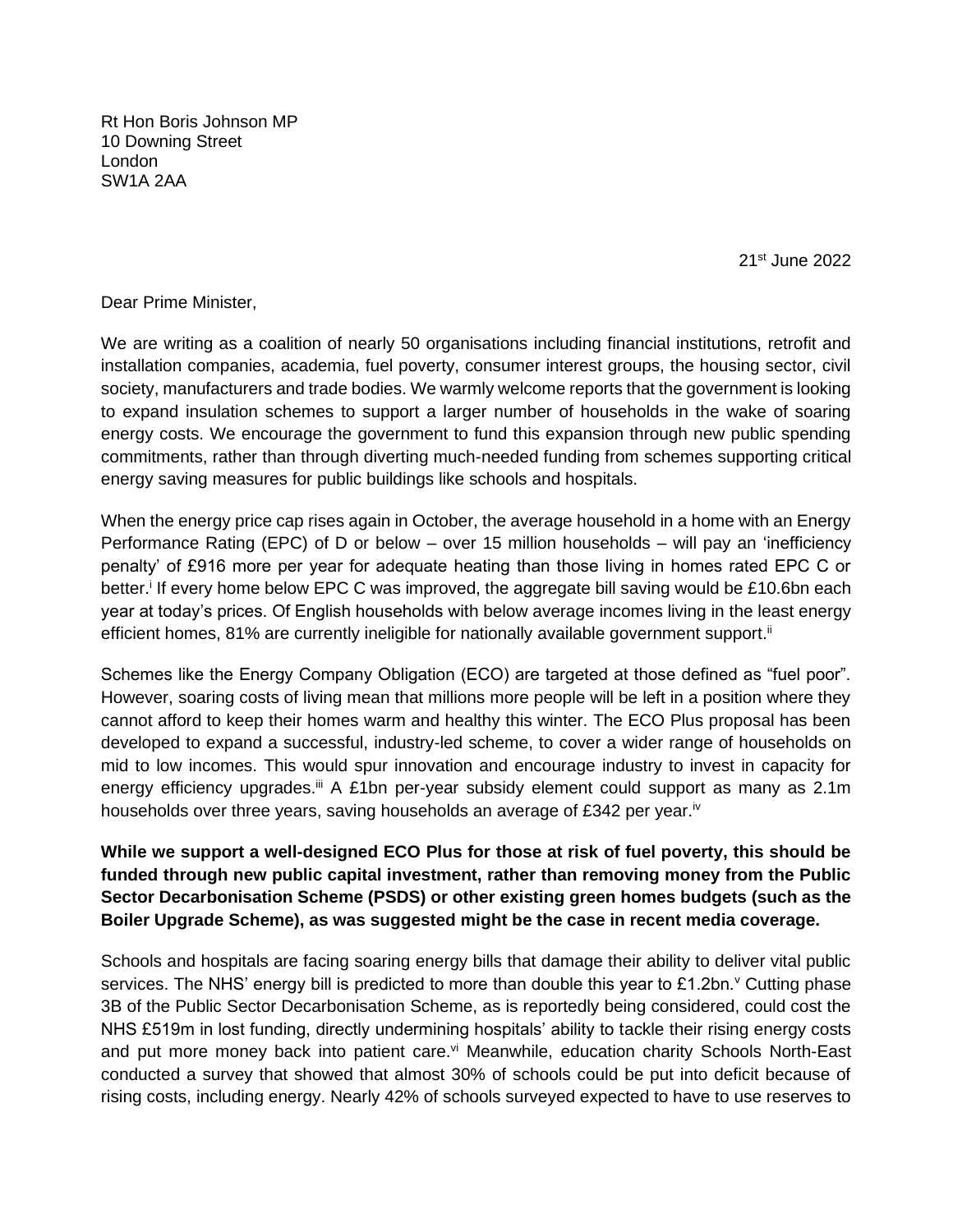meet these costs and would have to consider staffing restructures and reduced curriculum spending.<sup>vii</sup> Pulling away the Public Sector Decarbonisation Scheme lifeline now would directly undermine the government's Levelling Up agenda. Taking money from the Boiler Upgrade Scheme would be similarly counterproductive, and risk severely damaging private investment confidence at a time when we need industry to scale up to deliver savings to households and climate commitments.

The Conservative manifesto committed a further £1.4bn to home energy efficiency and public buildings investment during this Parliament that has not yet been allocated. Vill Now is the time to deliver this commitment and provide additional funding for home insulation, rather than risk placing schools and hospitals under unnecessary additional strain.

While we strongly welcome indications that the government is looking to support a well-designed ECO Plus for those at risk of fuel poverty, we urge you to avoid forcing a false choice between hospitals, heat pumps, and home insulation.

We would be pleased to discuss this further. Please send your response to Juliet Phillips, E3G at [juliet.phillips@e3g.org](mailto:juliet.phillips@e3g.org)

Yours Sincerely,

E3G Active Building Centre Research Programme Age UK Aldersgate Group Architects Climate Action Network Centre for Better Ageing Chartered Institute of Housing CPRE - the countryside charity Dimitri Zenghelis, Bennett Institute for Public Policy, University of Cambridge Double Glazing & Conservatory Ombudsman Scheme Ecology Building Society Energy Efficiency Infrastructure Group (EEIG) End Fuel Poverty Coalition Energy Saving Trust European Energy Heating UK Ltd Green Finance Institute Greenpeace UK Ground Source Heat Pump Association Groundwork UK Heat Pump Association Heat Pump Federation HIES Consumer Code